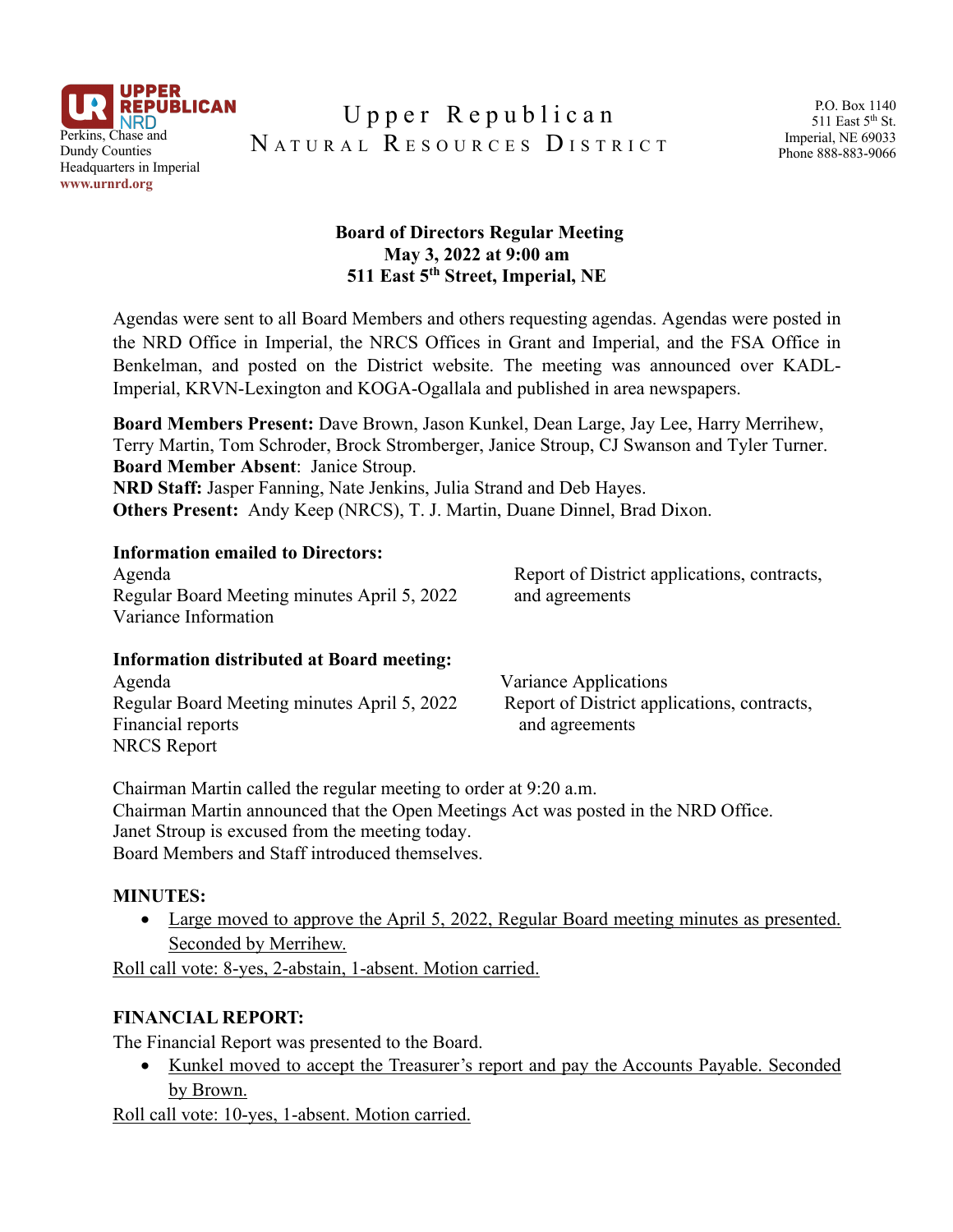### **NRCS REPORT:**

Andy Keep gave the NRCS report. On April 27<sup>th</sup> NRCS celebrated its 87<sup>th</sup> birthday. It was first established as the Soil Conservation Service (SCS) and in 1994 the name was changed to Natural Resources Conservation Service (NRCS) to better reflect the broadened scope of the agency's concerns. NRCS has announced the availability of Conservation Collaboration Agreement funding. This funding will leverage NRCS resources to get conservation on the land, address local natural resources issues, encourage collaboration and develop State and community level conservation leaderships. Proposals will be accepted until May 31, 2022.

• Large moved to approve the NRCS Report of Planning Activity dated May 5, 2022, to include the Conservation Plans as signed for Chase and Perkins County. Seconded by Lee.

Roll call vote: 10-yes, 1-absent. Motion carried.

### **PUBLIC COMMENTS:** None.

### **GROUNDWATER MANGEMENT/RULES AND REGULATIONS:**

Dean Large, Chairman of the Groundwater Committee, said the committee has been meeting and will be putting packets together to review with the Board in a few months.

### **VARIANCE COMMITTEE:**

Brock Stromberger gave the Variance Committee report.

#1 Ron Jones is requesting a Variance to transfer 205 certified acres with no reduction in certified acres due to historical use, from the NE 9-1-38 to NE 4-2-39 and NW 10-2-39 which are currently satellite acres. The NE ¼ of 4-2-39 will receive 130 certified acres and will be watered by the well in NW 3-2-39. The NW  $\frac{1}{4}$  10-2-39 will receive 75 certified acres and will be watered by the well in NE 10-2-39. The remaining 114.4 certified acres on the NE ¼ 9-1-38 will be decertified and the well, G-068463 will be decommissioned. The NE 9-1-38 does not have a recent historical use but they would like to move the certified acres to more efficient wells and bring certified acres to their satellite acres. Based on historical use 0.0 acres are transferable from NE 9-1-38, and the well has an SDF of 23.2%. The well on NW 3-2-39 has an SDF of 14.4% and the well on the NE 10-2-39 has an SDF of 14.3 % for an SDF decline of 8.8%.

• Stromberger on behalf of the Variance Committee recommends denying the Variance request of Ron Jones.

Roll call vote: 10-yes, 1-absent. Motion carried.

#2 T. J. Martin is requesting to transfer 180.8 certified acres from the NW  $\frac{1}{4}$  12-6-42 and 64.1 certified acres from SWA 30-7-41 to W ½ 5-6-41 with no reduction in certified acres due to historical use or SDF increase and to develop two new pivots. The wells on the NW 12-6-42 and SWA 30-7-41 will be decommissioned or converted to livestock wells and two new irrigation wells will be drilled on W ½ 5-6-41. The NW ¼ 5-6-40 will receive 122.45 certified acres and the SW ¼ 5-6-41 will receive 122.45 certified acres. The NW 12-6-42 is sandy ground with high erosion and the well on SWA 30-7-41 is sucking air. The W ½ 5-6-41 is better ground and has better water. The well on NW 12-6-42 has an SDF of 18.3%, the well on SWA 30-7-41 has an SDF of  $18.5\%$  and W  $\frac{1}{2}$  5-6-41 has an SDF of 31.3 % for an SDF increase of 12.9%. Based on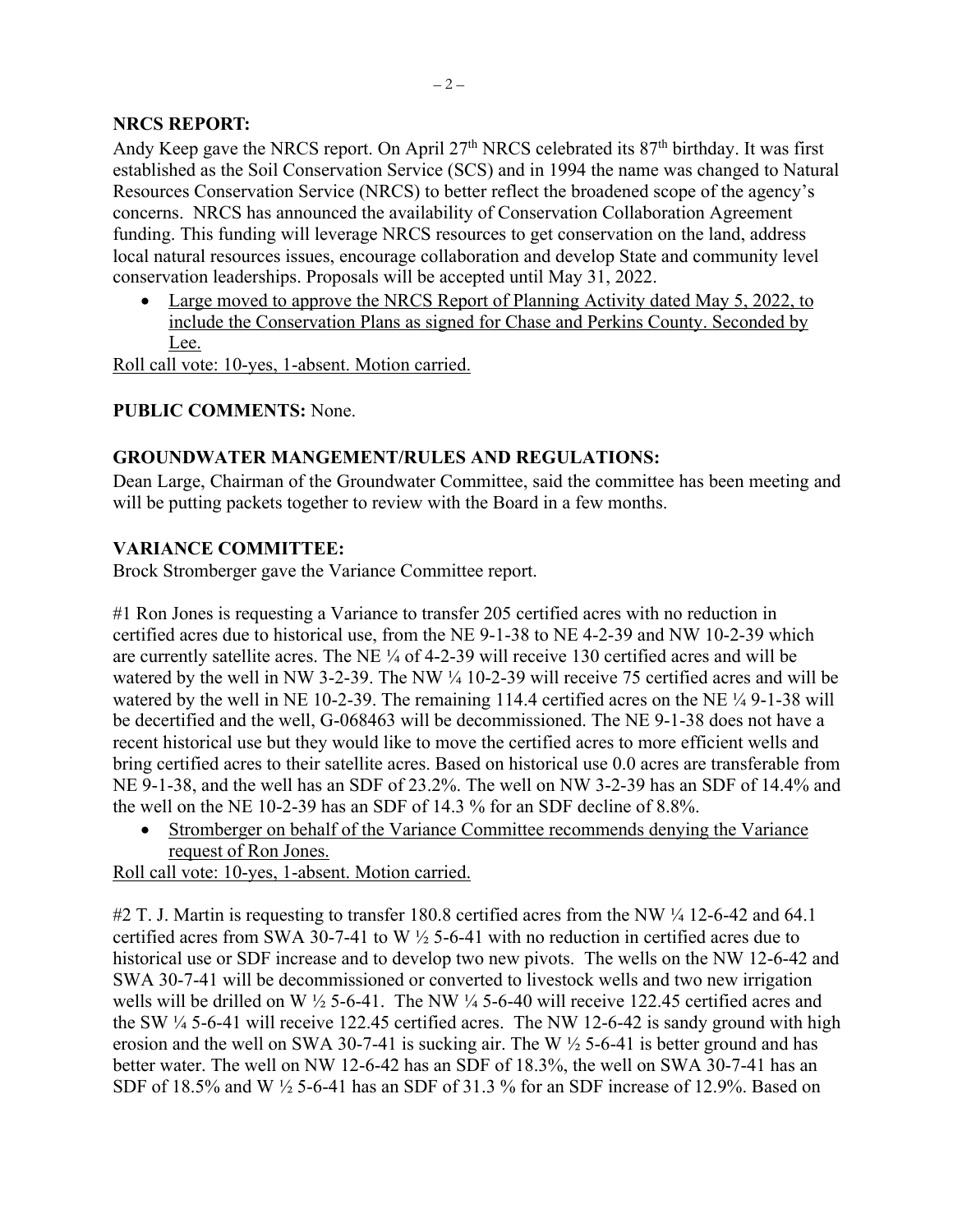historical use and SDF increase 14.7 acres are transferrable from NW 12-6-42 and 20.05 certified acres are transferrable from SWA 30-7-41.

• Stromberger on behalf of the Variance Committee recommends approving the Variance request of T. J. Martin to transfer 180.8 certified acres from the NW ¼ 12-6-42 and 64.1 certified acres from SWA 30-7-41 to W ½ 5-6-41 with no reduction in certified acres due to historical use or SDF increase and to develop two new pivots. The wells on the NW 12-6-42 and SWA 30-7-41 will be decommissioned or converted to livestock wells and two new irrigation wells will be drilled on W  $\frac{1}{2}$  5-6-41. The NW  $\frac{1}{4}$  5-6-40 will receive 122.45 certified acres and the SW ¼ 5-6-41 will receive 122.45 certified acres. Both fields would receive thirty-nine inches of carryforward which is the pool average and would have no end guns on pivots.

Roll call vote: 10-yes, 1-absent. Motion carried.

# **REPORT OF DISTRICT APPLICATIONS, CONTRACTS, AGREEMENTS:**

• Large moved to approve the Report of District applications, contracts and agreements dated May 3, 2022, to include the NSWCP applications. Seconded by Swanson.

Roll call vote: 9-yes, 1-abstain, 1-absent. Motion carried.

### **LEGAL COUNSEL REPORT:** No report

### **REPUBLICAN RIVER BASIN MEETING/COMPACT REPORT:** No report

Jasper reported on a letter for Stakeholder Feedback on EcoBalance Climate-Smart program and are asking for a letter of support for a USDA grant. This will be a May agenda item.

### **AUGMENTATION PROJECT:**

Working on maintenance issues at NCORPE and Todd is working on spraying and different items at Rock Creek.

### **LETTER OF SUPPORT, USDA GRANT APPLICATION:**

Jasper had reviewed the letter and reported that USDA had sent out letters to several people for support for their program.

### **ASSISTANT MANAGER'S REPORT:**

Nate reported on property owned by Ducks Unlimited. There is 55 acres in NW Chase County that Duck Unlimited would donate to the NRD. This property is in the Wetland Reserve program. NRCS holds a permanent easement which preserves it as a playa lake, seeded to natural grass and there is no building on it and no haying or grazing on the property. The NRD could work with NRCS on compatible use agreements to allow haying and grazing. NRD would be in charge of noxious weed management.

• Brown moved to have Manager continue working with Ducks Unlimited for the NRD to acquire the property. Seconded by Stromberger.

Roll call vote: 10-yes, 1-absent. Motion carried.

### **INFORMATION & EDUCATION:** No report.

**LEGISLATION:** No report.